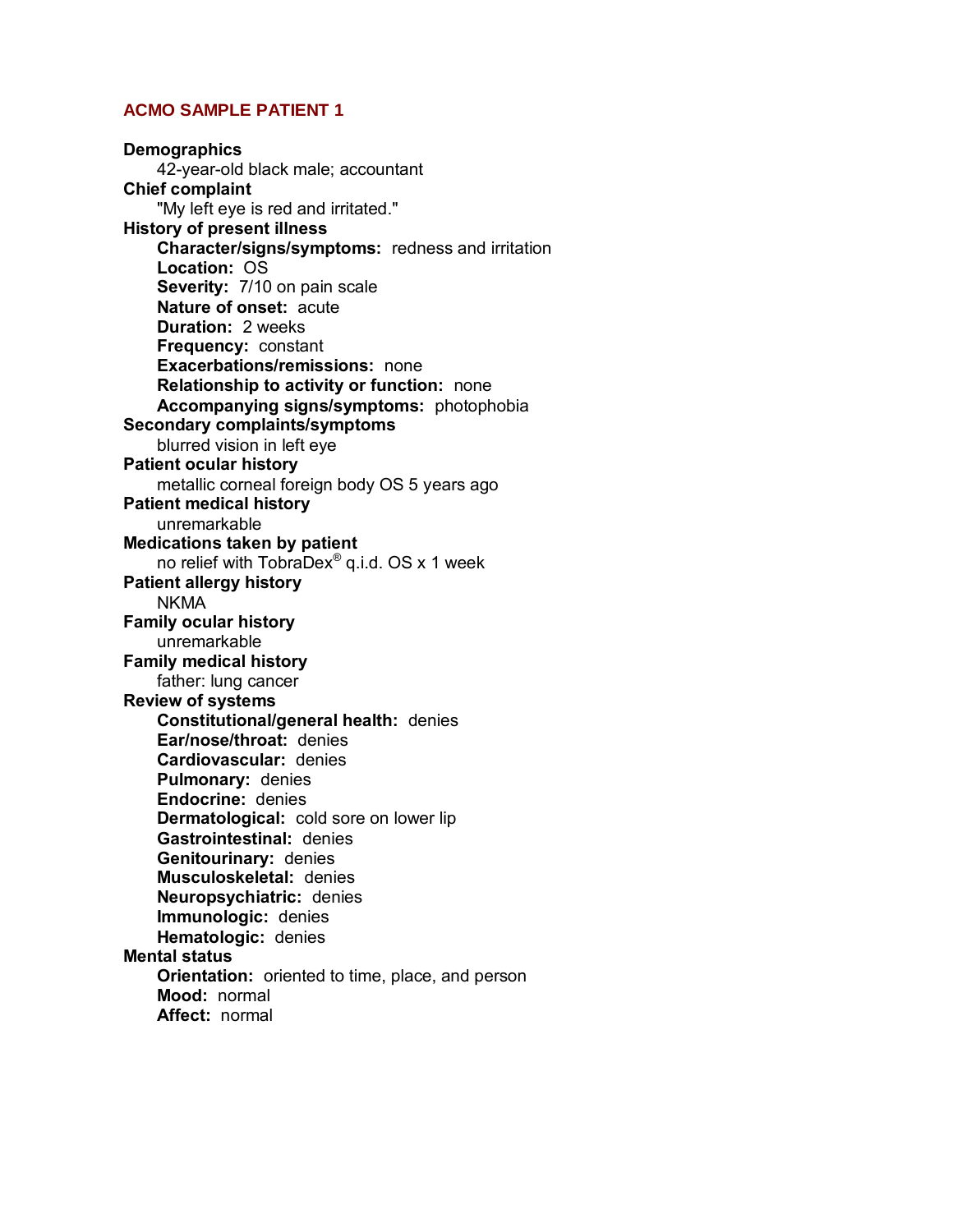**Clinical findings R:** Distance<br>
OD: 20/20  $20/20$  OS: 20/30  **Pupils:** PERRL, negative RAPD **EOMs:** full, no restrictions **Confrontation fields:** FTFC OD, OS **Slit lamp:** lids/lashes/adnexa: unremarkable OD, OS conjunctiva: normal OD, 2+ diffuse injection with 1+ palpebral follicles OS cornea: clear OD, see *Images 1, 2 OS* anterior chamber: deep and quiet OD, OS iris: normal OD, OS lens: clear OD, OS vitreous: clear OD, OS  **IOPs:** 14 mmHg OD, 12 mmHg OS @ 3:00 PM by non-contact tonometry **Fundus OD:**  C/D: 0.3H/0.35V macula: normal posterior pole: normal periphery: unremarkable **Fundus OS:** C/D: 0.35H/0.4V macula: normal posterior pole: normal periphery: unremarkable  **Blood pressure:** 126/84 mmHg, right arm sitting **Pulse:** 78 bpm, regular

# **Image 1: following instillation of rose bengal**



# **Image 2: following instillation of fluorescein**

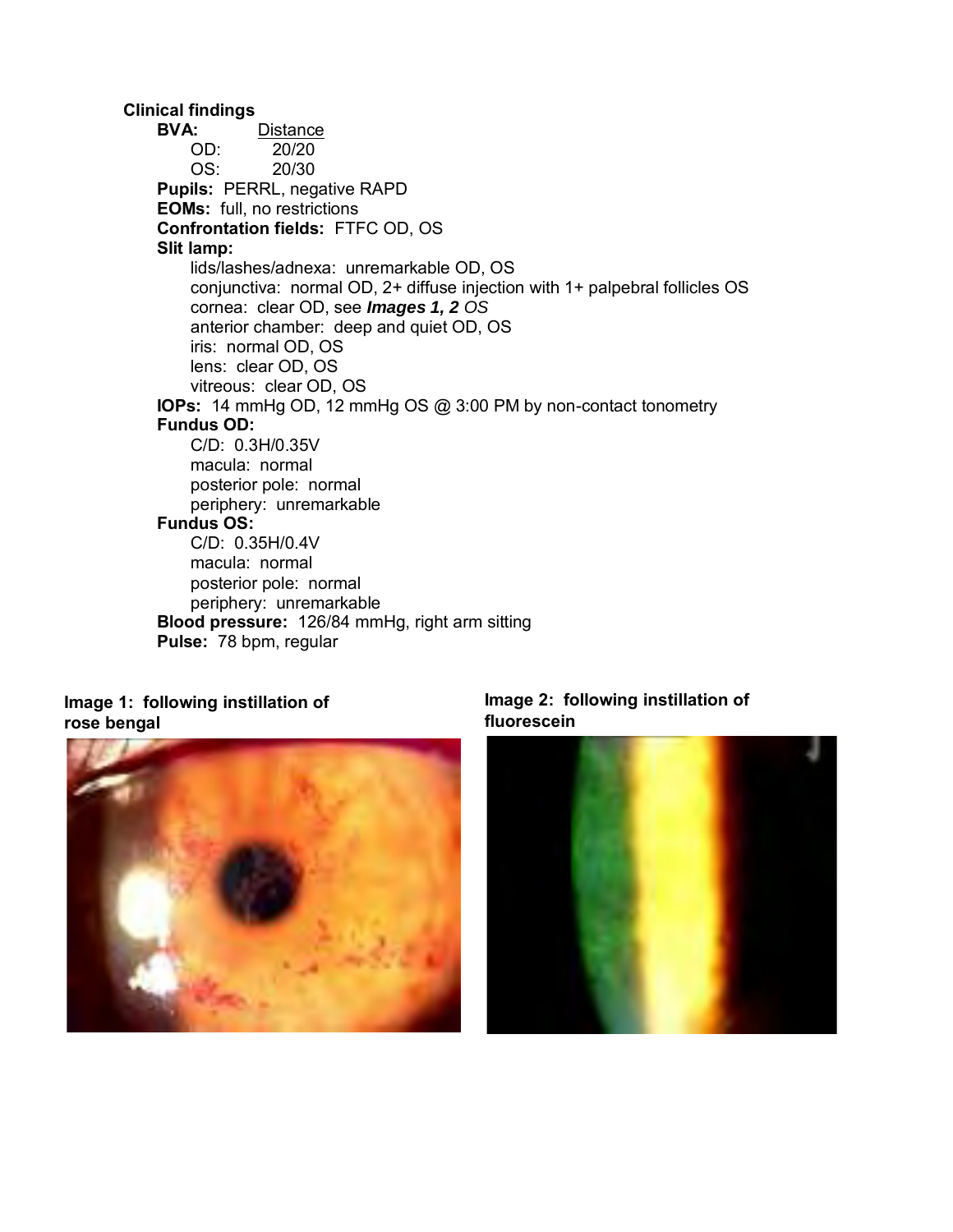**(Item 1 of Patient 1)** 

- **1. Which of the following is the MOST likely diagnosis of the patient's corneal condition OS?** 
	- a. Neurotrophic keratitis
	- b. Herpes simplex keratitis
	- c. Keratoconjunctivitis sicca
	- d. Recurrent corneal erosion
	- e. Pseudodendrite
	- f. Thygeson's superficial punctate keratitis

#### **(Item 2 of Patient 1)**

- **2. Which of the following would be MOST helpful in confirming the diagnosis?** 
	- a. Case history
	- b. Impression cytology
	- c. Corneal sensitivity testing
	- d. Phenol red thread test
	- e. Corneal topography

# **(Item 3 of Patient 1)**

- **3. The condition resolved with appropriate treatment. However, the patient returns 4 months later with a recurrence of the condition plus a large area of stromal haze. Which of the following is MOST appropriate to treat the condition at the 4 month follow-up and to prevent recurrences?** 
	- a. Oral prednisone
	- b. Viroptic<sup>®</sup>
	- c. Oral acyclovir
	- d. Pred Forte®
	- e. Oral doxycycline
	- f. Restasis®

#### **(Item 4 of Patient 1)**

**4. Which of the following ocular structures is LEAST likely to be affected by future manifestations of this patient's condition?** 

- a. Retina
- b. Corneal epithelium
- c. Eyelid
- d. Corneal endothelium
- e. Lacrimal gland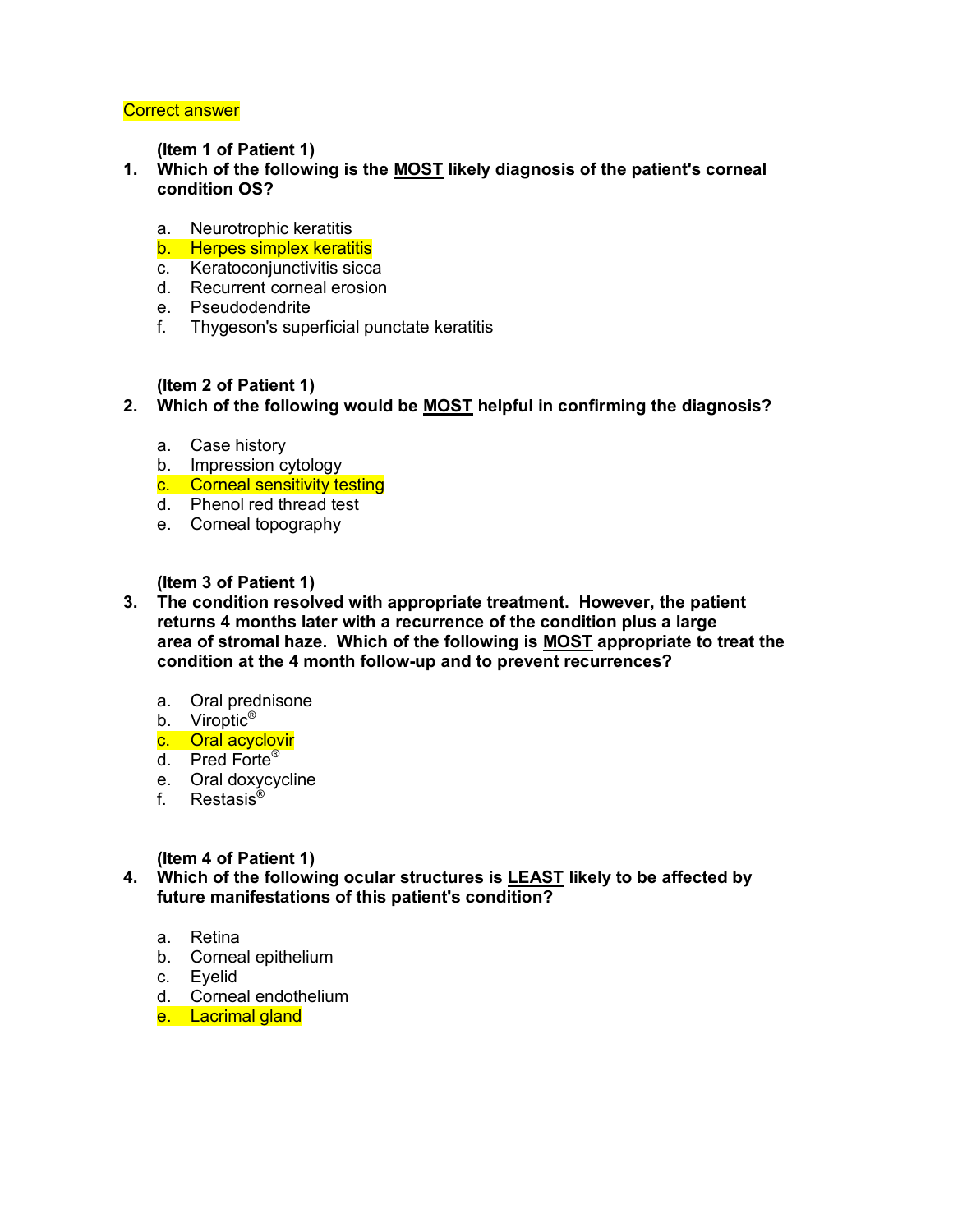**Demographics** 56-year-old white male; truck driver **Chief complaint** blur when reading **History of present illness Character/signs/symptoms:** blur OD, OS  **Location:** near  **Severity:** moderate  **Nature of onset:** gradual  **Duration:** 2 years  **Frequency:** constant  **Exacerbations/remissions:** none  **Relationship to activity or function:** worse when reading  **Accompanying signs/symptoms:** asthenopia **Secondary complaints/symptoms** headaches **Patient ocular history** last eye exam 5 years ago **Patient medical history** HTN; COPD; erectile dysfunction; GERD; obesity **Medications taken by patient** albuterol; cimetidine; clonidine; ipratropium; lisinopril; metoprolol; sildenafil **Patient allergy history** sulfa medications **Family ocular history** mother: glaucoma **Family medical history** father: HTN; type 2 DM; non-Hodgkins lymphoma **Review of Systems: Constitutional/general health:** obesity  **Ear/nose/throat:** denies  **Cardiovascular:** denies  **Pulmonary:** exertional dyspnea **Endocrine**: denies  **Dermatological:** denies  **Gastrointestinal:** heartburn  **Genitourinary:** erectile dysfunction  **Musculoskeletal:** denies  **Neuropsychiatric:** denies **Immunologic:** denies **Hematologic:** denies **Mental Status: Orientation:** oriented to time, place, and person  **Mood:** normal  **Affect:** normal **Clinical findings Distance**  OD: 20/20 OS: 20/20  **Pupils:** PERRL, negative RAPD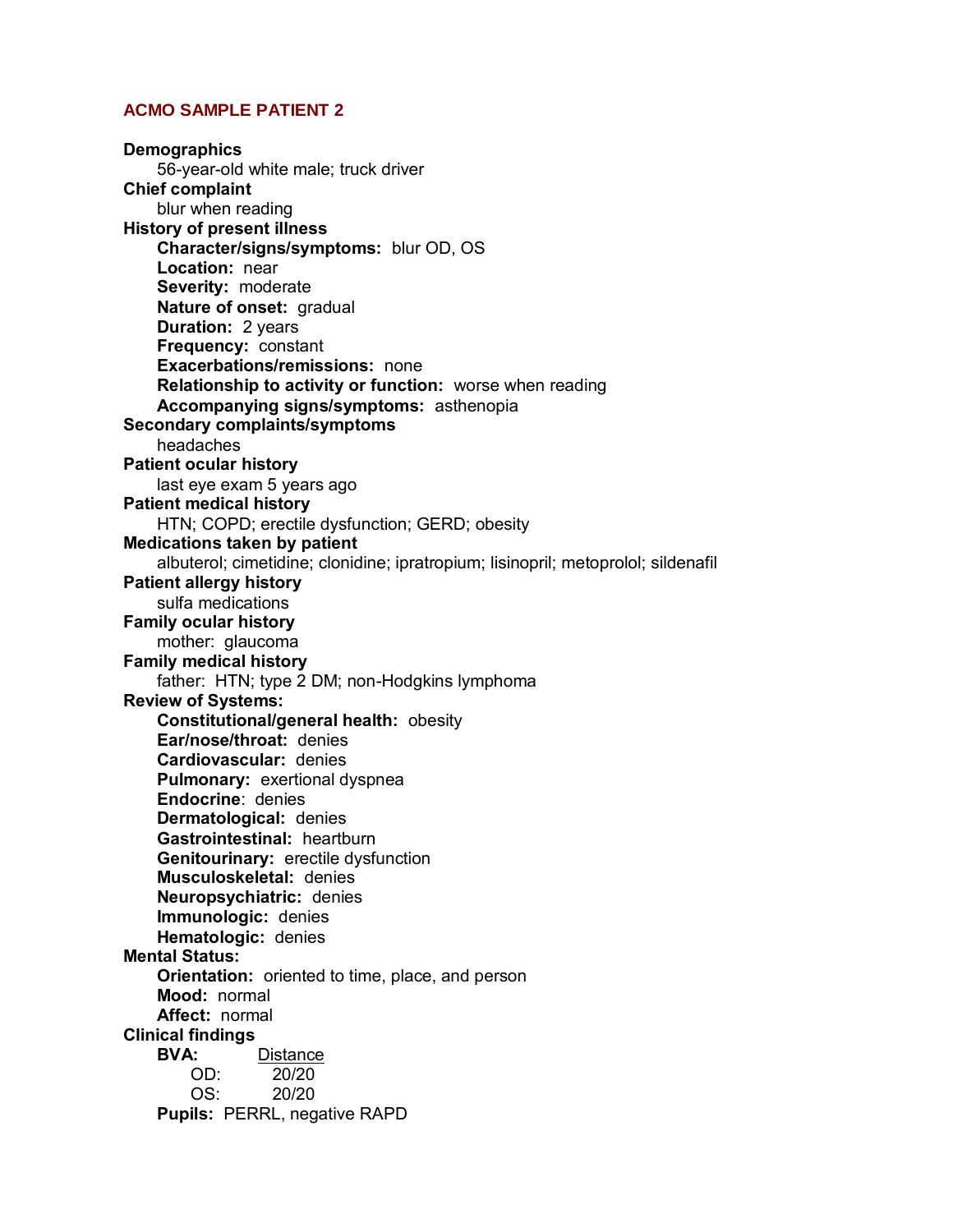**EOMs:** full, no restrictions  **Confrontation fields:** FTFC OD, OS **Slit lamp:** lids/lashes/adnexa: 1+ blepharitis OD, OS conjunctiva: normal OD, OS cornea: clear OD, OS anterior chamber: deep and quiet OD, OS iris: normal OD, OS lens: 1+ NS OD, OS vitreous: clear OD, OS  **IOPs:** 27 mmHg OD, 28 mmHg OS @ 3:00 PM by applanation tonometry  **Gonioscopy:** CB visible with open approach 360° OD, OS  **Fundus OD:** C/D, macula, posterior pole: see *Images 1, 3* periphery: unremarkable  **Fundus OS:** C/D, macula, posterior pole: see *Images 2, 4* periphery: unremarkable  **Blood pressure:** 130/85 mmHg, right arm sitting  **Pulse:** 64 bpm, regular  **Corneal pachymetry:** 498 microns OD, 499 microns OS  **Visual field testing:** see *Image 5 OD,* see *Image 6 OS*





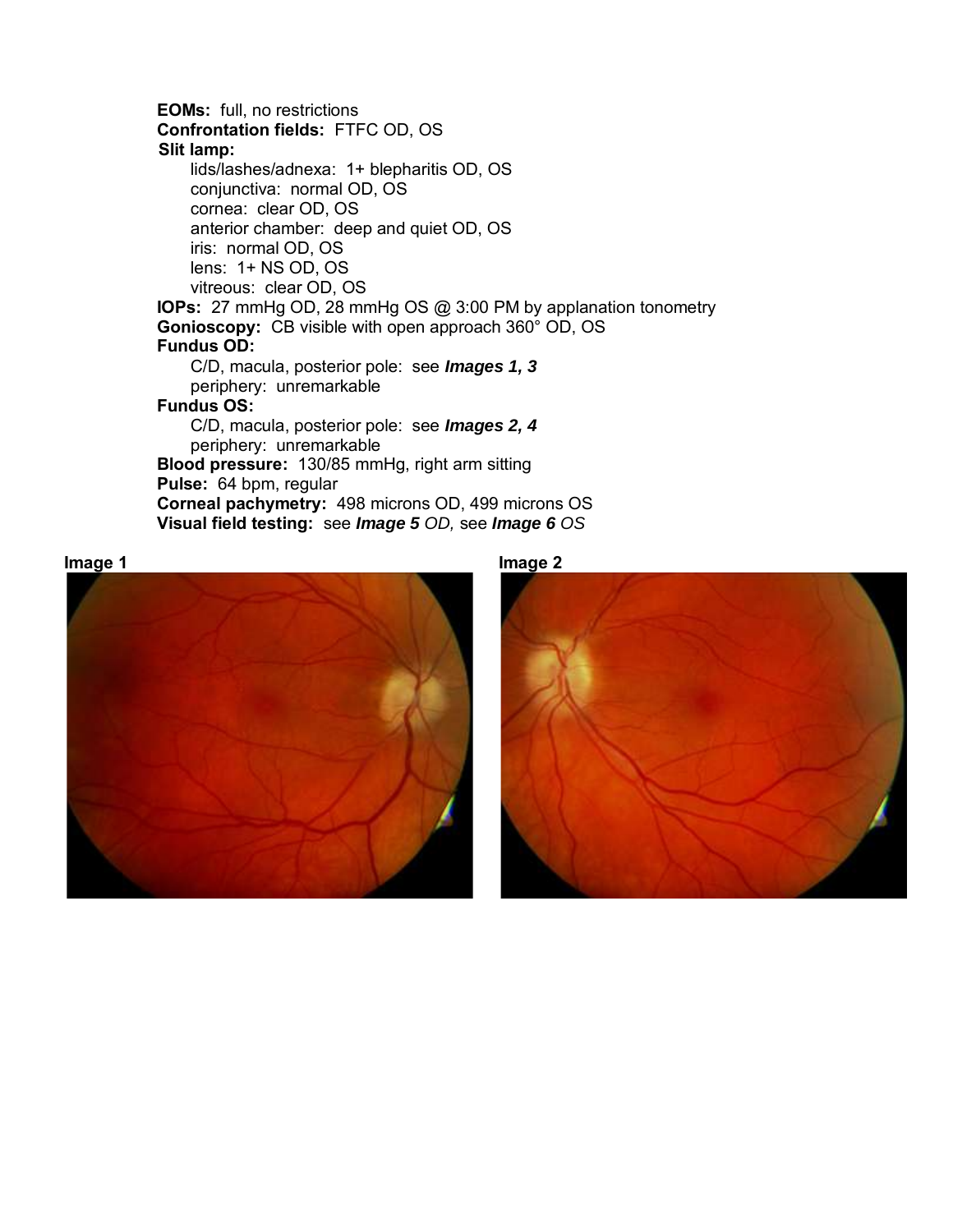#### **Image 3 Image 4**





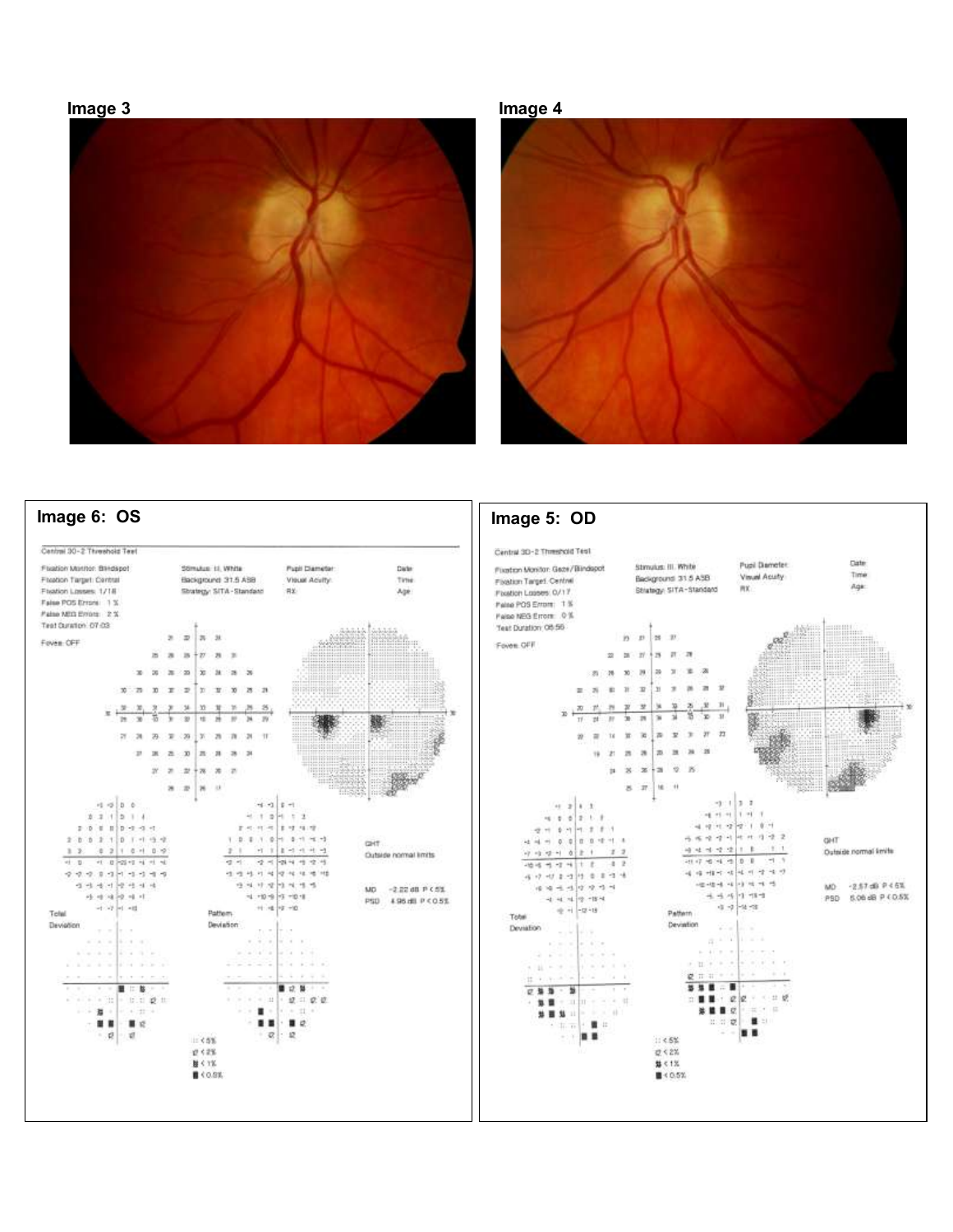**(Item 1 of Patient 2)** 

**5. Which of the following is LEAST likely to be included in the differential diagnosis of this patient's posterior segment condition?** 

# a. AION

- b. Papilledema
- c. Optic nerve head drusen
- d. POAG

#### **(Item 2 of Patient 2)**

# **6. Which 2 of the following would be useful in determining the diagnosis? (Select 2 answer options)**

- a. Goldmann visual field
- b. B-scan ultrasonography
- c. Lumbar puncture
- d. CT scan of the head and orbits without contrast
- e. MRI of the head and orbits with and without contrast
- f. Westergren ESR and C-reactive protein
- g. Home BP monitoring
- h. Bartonella henselae titers

# **(Item 3 of Patient 2)**

- **7. Which of the following is the MOST appropriate treatment for this patient?** 
	- a. Timoptic® 0.5% b.i.d. OU
	- b. ALT 180° OU
- c. Trusopt® 2% t.i.d. OU
	- d. Oral acetazolamide
	- e. Travatan Z® h.s. OU
	- f. Oral prednisone

#### **(Item 4 of Patient 2)**

#### **8. Which of the following is MOST appropriate to include in the education of this patient?**

- a. Driving a truck is contraindicated.
- b. A diet rich in green leafy vegetables may be beneficial.
- c. Sildenafil should be used with caution.
- d. Visual field changes will improve with time.
- e. Weight loss will improve the ocular prognosis.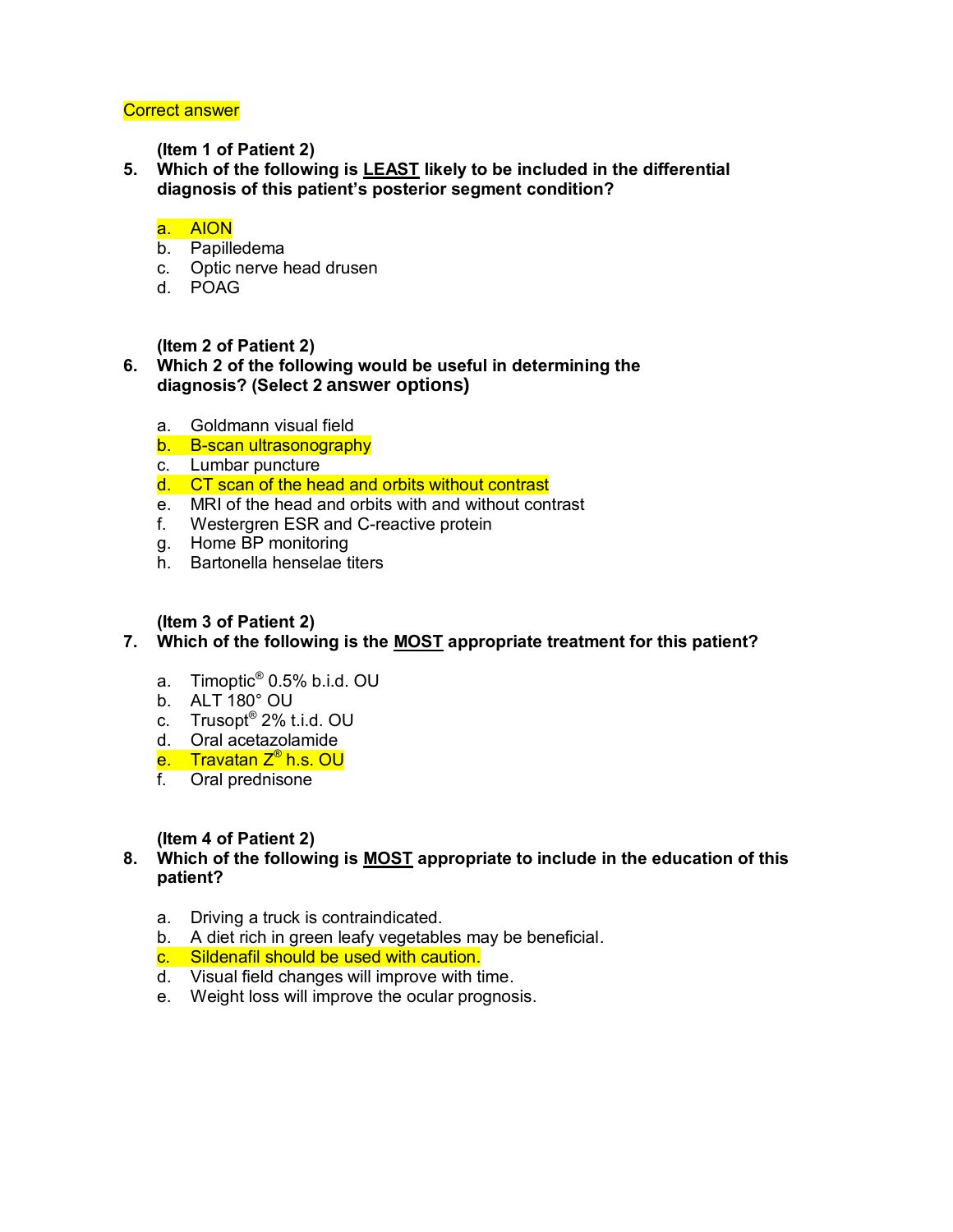**Demographics** 54-year-old white male; restaurant owner **Chief complaint** blurred vision in both eyes **History of present illness Character/signs/symptoms:** blur OD, OS  **Location:** near  **Severity:** moderate  **Nature of onset:** gradual onset  **Duration:** 2 years  **Frequency:** constant  **Exacerbations/remissions:** none  **Relationship to activity or function:** worse with reading  **Accompanying signs/symptoms:** none **Secondary complaints/symptoms** reading glasses are badly scratched **Patient ocular history** last eye exam 4 years ago **Patient medical history** depression; HTN; hyperlipidemia; erectile dysfunction **Medications taken by patient** aspirin; felodopine; simvastatin; venlafaxine; sildenafil **Patient allergy history** NKMA **Family ocular history** unremarkable **Family medical history** unremarkable **Review of systems Constitutional:** easily fatigued  **Ear/nose/throat:** decreased hearing L > R  **Cardiovascular:** denies  **Pulmonary:** denies **Endocrine:** denies  **Dermatological:** denies  **Gastrointestinal:** colon polyps  **Genitourinary:** erectile dysfunction  **Musculoskeletal:** morning stiffness, back, hips, and legs  **Neuropsychiatric:** depression **Immunologic:** denies **Hematologic:** denies **Mental status Orientation:** oriented to time, place, and person  **Mood:** normal  **Affect:** normal **Clinical findings Distance**  OD: 20/60 OS: 20/50  **Pupils:** PERRL, negative RAPD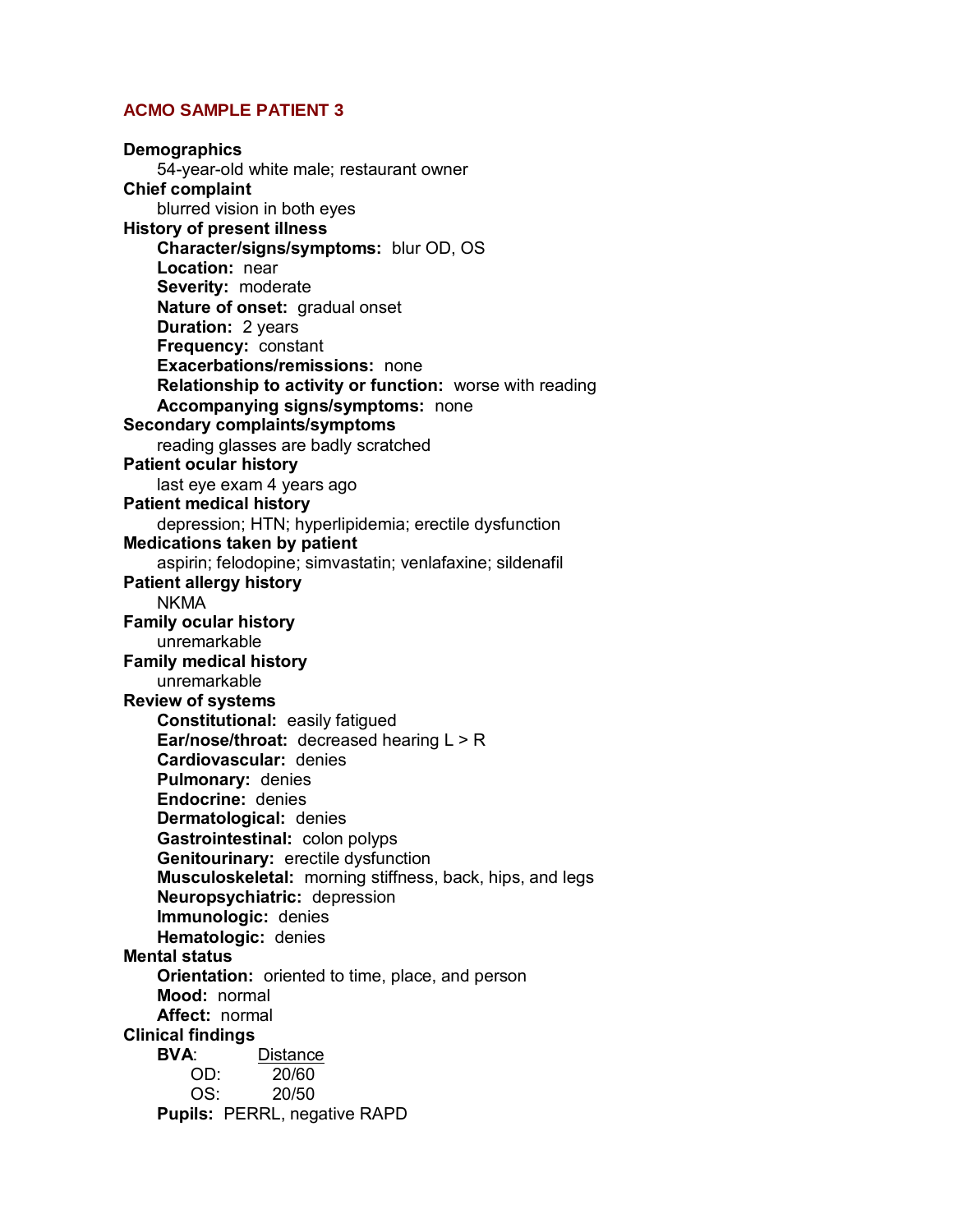**EOMs:** full, no restrictions  **Confrontation fields:** FTFC OD, OS  **Slit lamp:** lids/lashes/adnexa: unremarkable OD, OS conjunctiva: normal OD, OS cornea: arcus OD, OS anterior chamber: deep and quiet OD, OS iris: normal OD, OS lens: 1+ NS OD, OS vitreous: syneresis OD, OS  **IOPs:** 16 mmHg OD, 16 mmHg OS @ 2:00 PM by applanation tonometry  **Fundus OD:** C/D, macula: see *Image 1* posterior pole, periphery: unremarkable  **Fundus OS:** C/D, macula: see *Image 2* posterior pole, periphery: unremarkable  **Imaging:** plain film x-ray of the skull shows generalized thinning and demineralization  **Blood pressure:** 118/84 mmHg, right arm, sitting  **Pulse:** 88 bpm, regular Laboratory tests: **Results** Reference ranges<br>Cholesterol 235 ma/dL (H) < 200 Cholesterol 235 mg/dL (H) Alkaline phosphatase 130 U/L (H) 30 – 125 Sickle cell prep negative negative negative



Calcium 15.2 mg/dL (H) 8.7 – 11.9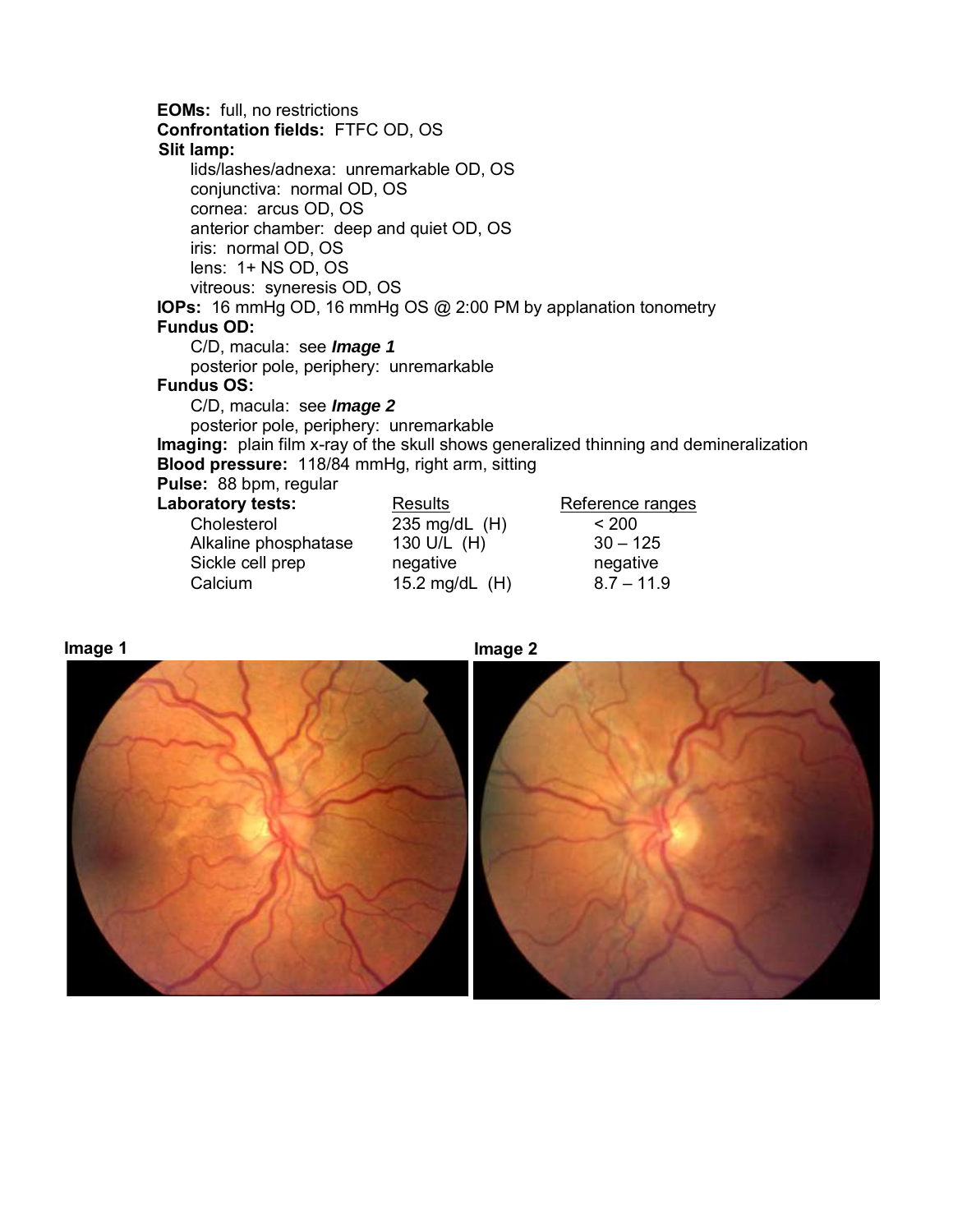#### **(Item 1 of Patient 3)**

- **9. Which of the following systemic diagnoses is MOST likely associated with this patient's ocular condition?** 
	- a. Neurofibromatosis
	- b. Ehlers-Danlos syndrome
	- c. Pseudoxanthoma elasticum
	- d. Paget's disease of the bone
	- e. Sickle cell anemia

# **(Item 2 of Patient 3)**

#### **10. Which of the following is the MOST likely location of the primary ocular structural abnormality?**

- a. Nerve fiber layer
- b. Inner photoreceptor layer
- c. Outer photoreceptor layer
- d. Retinal pigment epithelium
- e. Bruch's membrane
- f. Choriocapillaris
- g. Sclera

# **(Item 3 of Patient 3)**

# **11. Which of the following is MOST appropriate to include in the management of this patient?**

- a. Skin biopsy
- b. MRI of the head
- c. Radioactive bone scan
- d. CBC with differential
- e. IOP-lowering drugs
- f. Hemoglobin electrophoresis

#### **(Item 4 of Patient 3)**

# **12. Which of the following ocular complications is MOST likely to occur?**

- a. Peripheral retinal "sea fan" neovascularization
- b. Branch retinal artery occlusion
- c. Choroidal neovascular membrane
- d. Rhegmatogenous retinal detachment
- e. Enophthalmos secondary to erosion of orbital bones
- f. Subluxation of the lens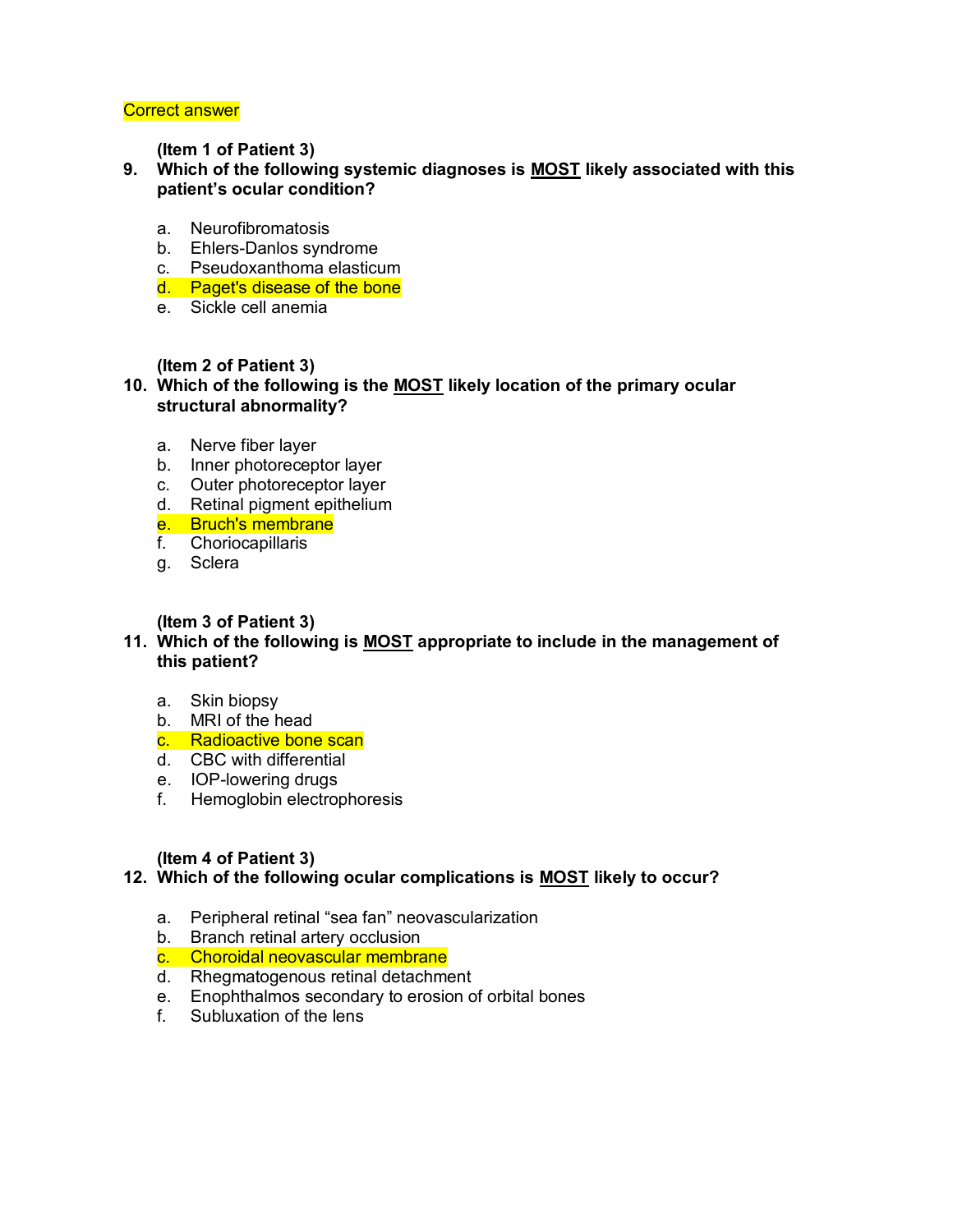**Demographics**  61-year-old black male; history teacher **Chief complaint**  dark spot in vision in right eye **History of present illness Character/signs/symptoms:** dark spot **Location:** central, OD **Severity:** moderate; "I can see through it, but it is like looking through water" **Nature of onset:** unsure  **Duration:** sudden awareness 2 days ago **Frequency:** constant **Exacerbations/remissions:** none **Relationship to activity or function:** none **Accompanying signs/symptoms:** none **Secondary complaints/symptoms**  tearing in both eyes **Patient ocular history**  unremarkable **Patient medical history**  chronic sinusitis; osteoarthritis; atypical chest pain; colonic polyps; GERD; type 2 DM x 7 years **Medications taken by patient**  pseudoephedrine; omeprazole; acetominophen-codeine; metformin; low-dose enteric coated aspirin **Patient allergy history PCN Family ocular history**  unremarkable **Family medical history**  mother: type 2 DM; HTN father: kidney transplant **Review of systems Constitutional/general health:** denies **Ear/nose/throat:** sinus congestion **Cardiovascular:** chest pain **Pulmonary:** denies **Endocrine:** denies **Dermatological:** denies **Gastrointestinal:** heartburn; constipation **Genitourinary:** denies **Musculoskeletal:** morning joint stiffness **Neuropsychiatric:** denies **Immunologic:** denies **Hematologic:** denies **Mental status Orientation:** oriented to time, place, and person **Mood:** normal **Affect:** normal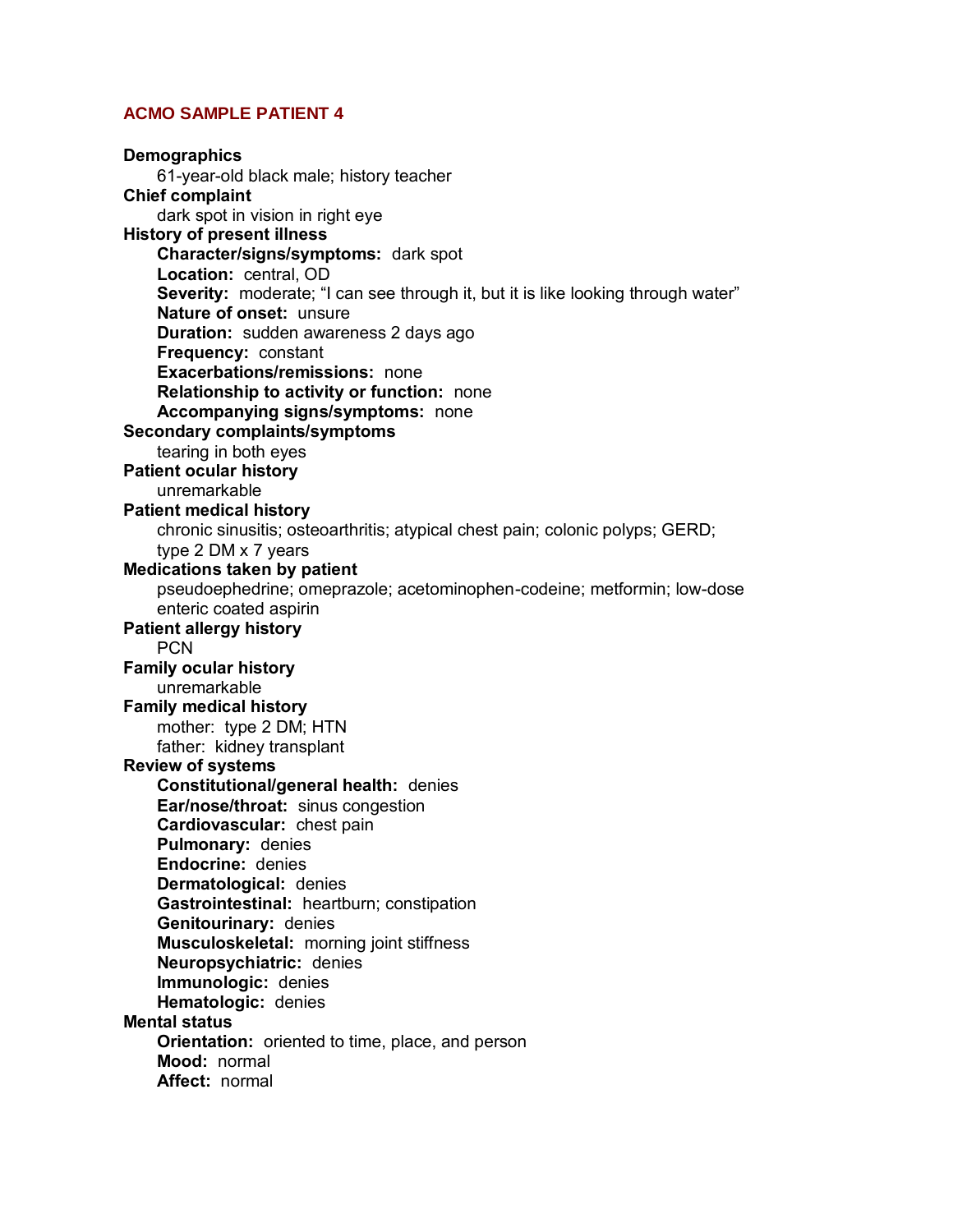**Clinical findings Habitual spectacle Rx:** VA Distance<br>OD: -0.75 DS 20/40<sup>-1</sup> OD: -0.75 DS 20/40<sup>-</sup><br>OS: -0.75 DS 20/20 OS: -0.75 DS 20/20<br> **Example:** 20/20<br>
<u>
VA Distance</u> **Subjective refraction:** VA Distand<br>OD: +0.25 -0.25 x 125 20/25<sup>-2</sup> OD:  $+0.25 -0.25 \times 125$  OS: -0.75 DS 20/20 **Pupils:** PERRL, negative RAPD **EOMs:** full, no restrictions **Confrontation fields:** FTFC OD, OS **Slit lamp:**  lids/lashes/adnexa: unremarkable OD, OS conjunctiva: benign melanosis OD, OS cornea: clear OD, OS anterior chamber: deep and quiet OD, OS iris: normal without NVI OD, OS lens: clear OD, OS vitreous: clear OD, OS **IOPs:** 10 mmHg OD, 9 mmHg OS @ 12:40 PM by applanation tonometry **Fundus OD:**  C/D, macula, and posterior pole: see *Images 1, 3*  periphery: white without pressure 360° **Fundus OS:**  C/D, macula, and posterior pole: see *Image 2* periphery: white without pressure 360° **Blood pressure:** 136/90 mmHg, right arm, sitting **Pulse:** 65 bpm, regular **Fluorescein angiogram:** see *Images 4 - 6*  **OCT:** *see Image 7*  Laboratory test: **Result** Result Reference range<br>
HgbA<sub>1C</sub> 8.0 - 6.0 and 5.7%  $Hg b A_{1C}$  5.7%



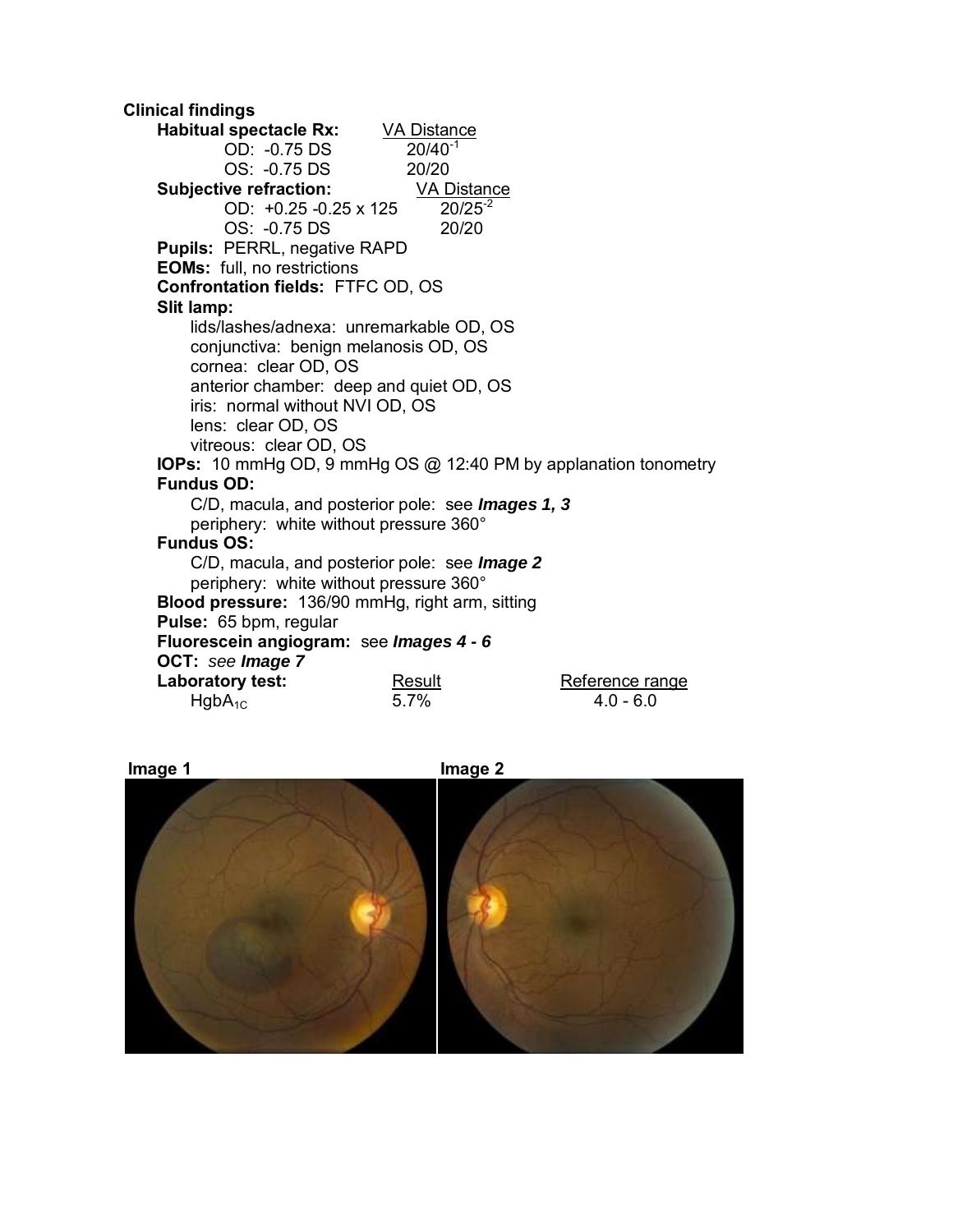

**Image 5: FA at 16 sec Image 6: FA at 2 min** 



# **Image 7**

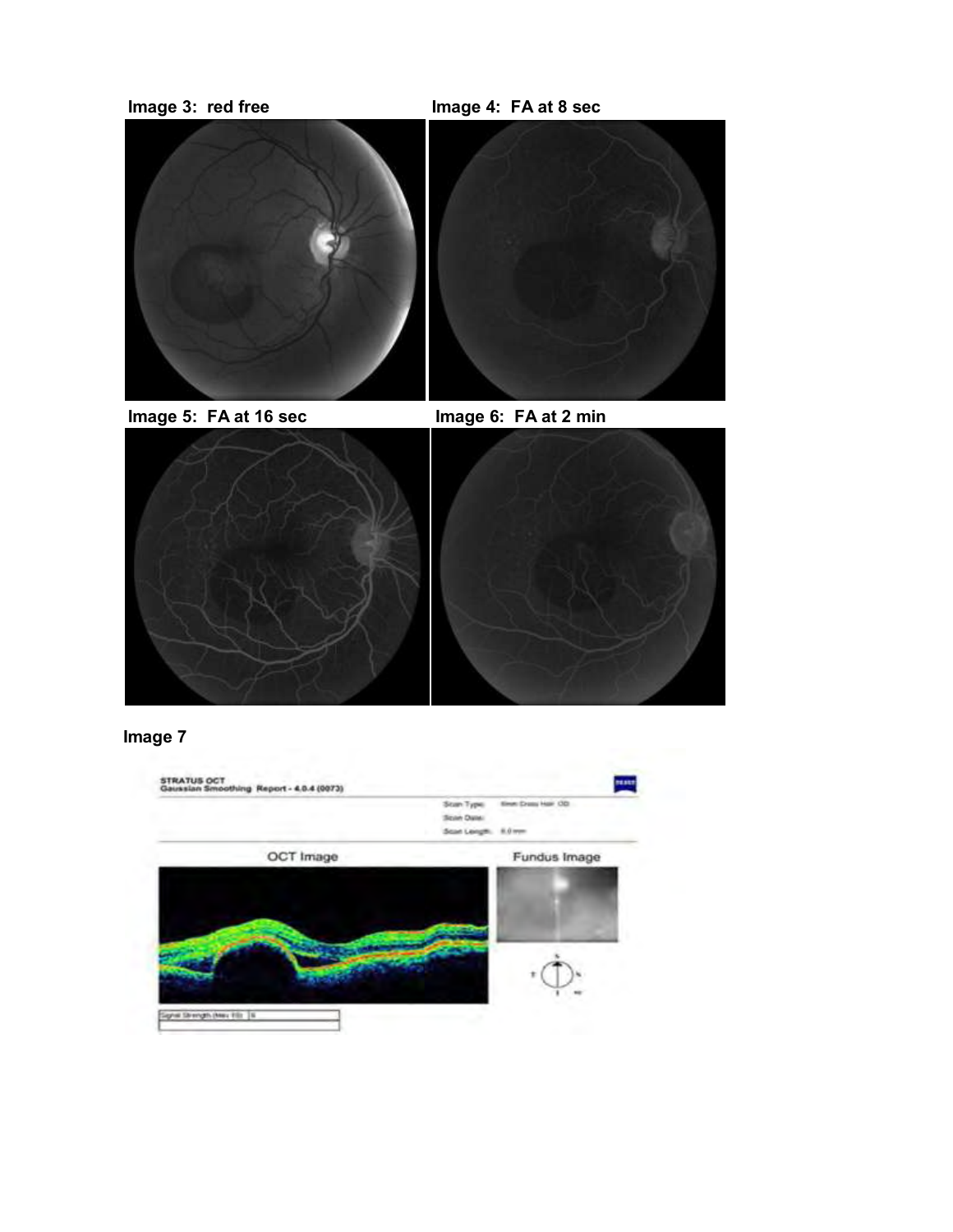**(Item 1 of Patient 4)** 

**13. Which of the following is MOST likely etiology of this patient's fundus findings OD?** 

#### a. Choroidal neovascular membrane

- b. Retinal macroaneurysm
- c. Hypotony maculopathy
- d. Valsalva retinopathy
- e. Choroidal metastasis

#### **(Item 2 of Patient 4)**

- **14. This patient's OCT findings are MOST consistent with which of the following conditions?** 
	- a. Cystoid macular edema
	- b. Large confluent drusen
	- c. Vitreomacular traction syndrome
	- d. Retinal pigment epithelial detachment
	- e. Choroidal folds
	- f. Exudative retinal detachment

#### **(Item 3 of Patient 4)**

- **15. Which of the following is the MOST appropriate management for this patient's fundus condition OD?** 
	- a. Photodynamic therapy
	- b. Anti-VEGF intravitreal injection
- c. Pred Forte® and atropine
	- d. Discontinuation of aspirin therapy
	- e. Surgical evacuation of hemorrhage
	- f. High fiber diet
	- g. Oncology referral

#### **(Item 4 of Patient 4)**

**16. Which of the following is the MOST likely source of the hyperfluorescence noted temporal to the fovea on the fluorescein angiogram OD?** 

#### a. Drusen

- b. Microaneurysms
- c. RPE drop out
- d. Lipofuscin deposits
- e. Lipid exudates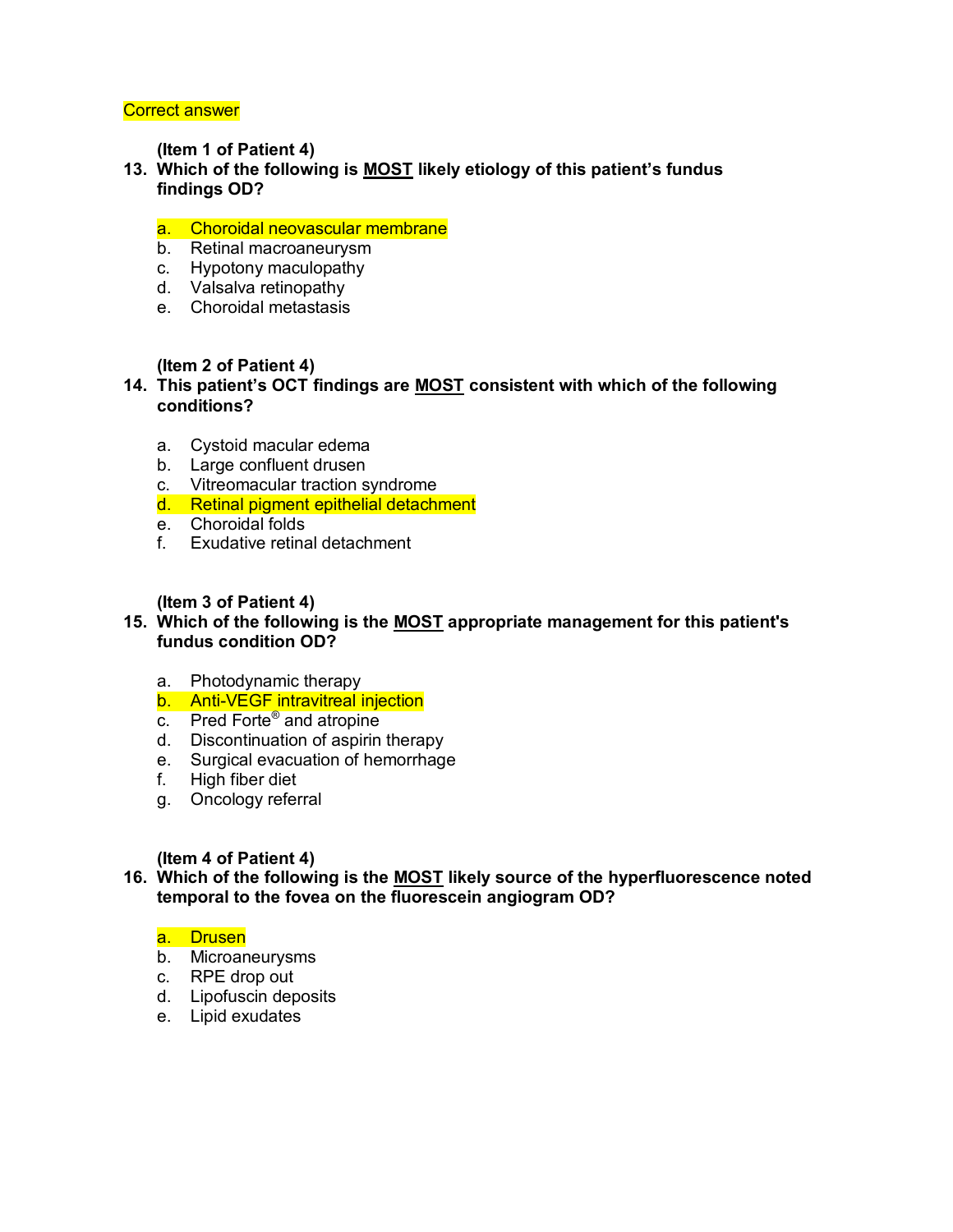**Demographics**  47-year-old white male; mine worker **Chief complaint**  primary care consult for HA evaluation **History of present illness Character/signs/symptoms:** HA **Location:** "whole head" **Severity:** 6/10 on pain scale **Nature of onset: gradual Duration:** 2 months  **Frequency:** constant **Exacerbations/remissions:** none **Relationship to activity or function:** worse upon awakening **Accompanying signs/symptoms:** mild photophobia **Secondary complaints/symptoms**  none **Patient ocular history**  wears OTC readers **Patient medical history**  sinusitis; asthma; HTN **Medications taken by patient**  albuterol inhaler; ibuprofen; metoprolol **Patient allergy history**  NKMA **Family ocular history**  mother: cataracts father: RD **Family medical history**  mother: RA father: HTN, type 2 DM **Review of systems Constitutional/general health:** malaise; 10 pound weight loss in past 4 months **Ear/nose/throat:** nasal congestion **Cardiovascular:** denies **Pulmonary:** dyspnea, hemoptasis **Dermatological:** denies **Gastrointestinal:** nausea **Genitourinary:** denies **Musculoskeletal:** denies **Neuropsychiatric:** HA **Endocrine:** denies **Hematologic:** denies **Immunologic:** denies **Mental status Orientation:** oriented to time, place, and person **Mood:** normal  **Affect:** normal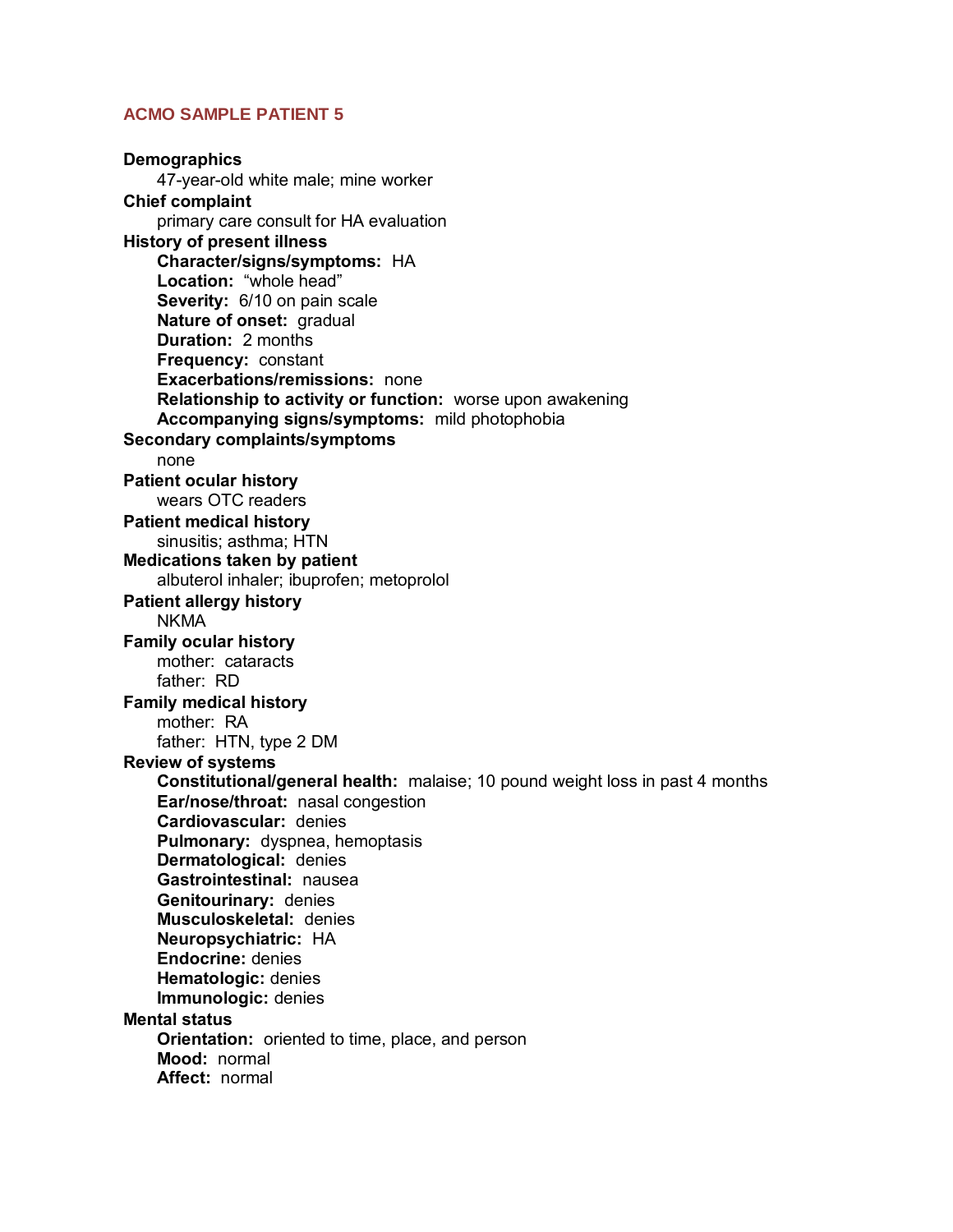**Clinical findings BVA:** Distance OD: 20/20 OS: 20/20 **Pupils:** PERRL, negative APD **EOMs:** full, no restrictions **Confrontation fields:** constricted OD, OS **Slit lamp:**  lids/lashes/adnexa: MGD OD, OS conjunctiva: normal OD, OS cornea: clear OD, OS anterior chamber: deep and quiet OD, OS iris: normal OD, OS lens: clear OD, OS vitreous: clear OD, OS  **IOPs:** 13 mmHg OD, 11 mmHg OS @ 10:30 AM by applanation tonometry **Fundus OD:**  C/D, macula, posterior pole: see *Image 1*  periphery: unremarkable OD, OS **Fundus OS:**  C/D, macula, posterior pole: see *Image 2*  periphery: unremarkable OD, OS **Blood pressure:** 152/91 mmHg, right arm, sitting **Pulse:** 65 bpm, regular **Visual field testing**: see *Image 3 OD*, see *Image 4 OS* **Spiral CT scan:** see *Image 5*  **CT scan:** see *Image 6*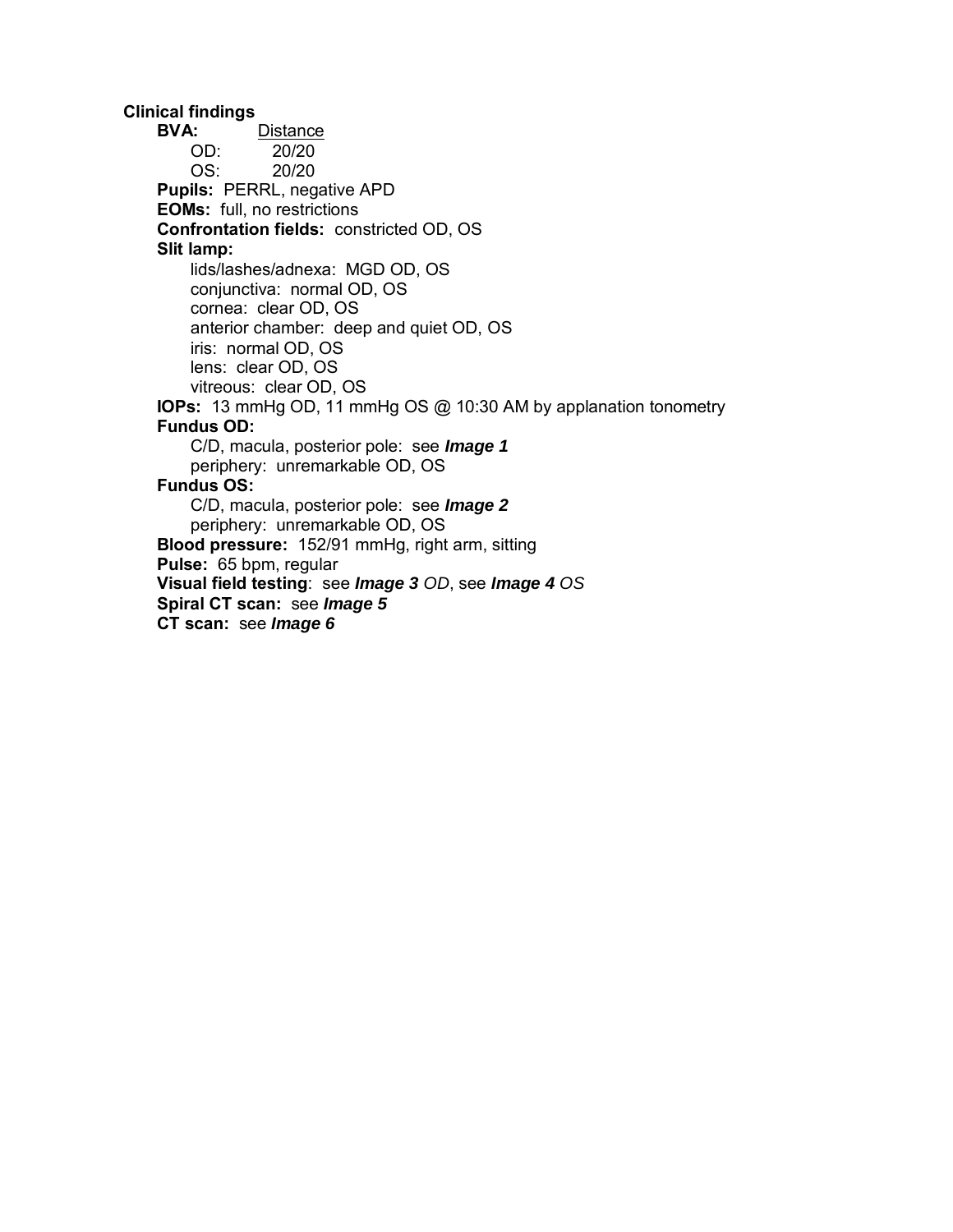| Laboratory tests: | <b>Results</b>     | Reference ranges     |
|-------------------|--------------------|----------------------|
| <b>WBC</b>        | 10.8 $K/\mu$ L     | $3.9 - 11.0$         |
| Neutrophil %      | 60.5%              | 49 - 78              |
| Lymphocyte %      | 31.2%              | $20 - 45$            |
| Monocyte %        | 7.4%               | $3.0 - 9.5$          |
| Eosinophil %      | 0.8%               | $0.0 - 4.0$          |
| Basophil %        | 0.1%               | $0.0 - 3.0$          |
| Neutrophil#       | $6.5$ K/ $\mu$ L   | $1.4 - 6.5$          |
| Lymphocyte #      | $3.4$ K/ $\mu$ L   | $1.2 - 3.4$          |
| Monocyte #        | $0.8$ K/ $\mu$ L   | $0.0 - 1.5$          |
| Eosinophil #      | $0.1$ K/ $\mu$ L   | $0.0 - 1.0$          |
| Basophil#         | $0.0$ K/ $\mu$ L   | $0.0 - 0.2$          |
| <b>RBC</b>        | $3.9 M/ \mu L$ (L) | $4.5 - 5.9$ (male)   |
| Hgb               | 12.8 $g/dL$ (L)    | 13.5 - 17.5 (male)   |
| Hct               | 38.5 % (L)         | 42 - 54 (male)       |
| <b>MCV</b>        | 80.6 fL            | $80 - 103$           |
| <b>MCH</b>        | 29 pg              | $26 - 34$            |
| <b>MCHC</b>       | 29.4 g/dL (L)      | $30 - 37$            |
| RDW-CV            | 12.3%              | $11.5 - 14.5$        |
| Platelet          | 142 $K/\mu$ L      | $130 - 400$          |
| <b>MPV</b>        | 10.2 fL            | $7.4 - 12.0$         |
| Glucose           | 108 mg/dL          | $60 - 109$ (fasting) |
| <b>BUN</b>        | 15.8 mg/dL         | $8 - 21$             |
| Creatinine        | $1.2$ mg/dL        | $0.6 - 1.3$          |
| Calcium           | $9.8$ mg/dL        | $8.7 - 11.9$         |
| Sodium            | 138 mmol/L         | 136 - 146            |
| Potassium         | 4.4 mmol/L         | $3.7 - 5.3$          |
| Chloride          | 109 mmol/L         | $101 - 111$          |
| CO <sub>2</sub>   | 27 mmol/L          | $21 - 31$            |
| Cholesterol       | 224 mg/dL (H)      | < 200                |
| Triclyceride      | 182 mg/dL (H)      | $30 - 149$           |
| <b>HDL</b>        | 107 mg/dL (H)      | > 40                 |
| <b>LDL</b>        | 63 mg/dL           | $0 - 130$            |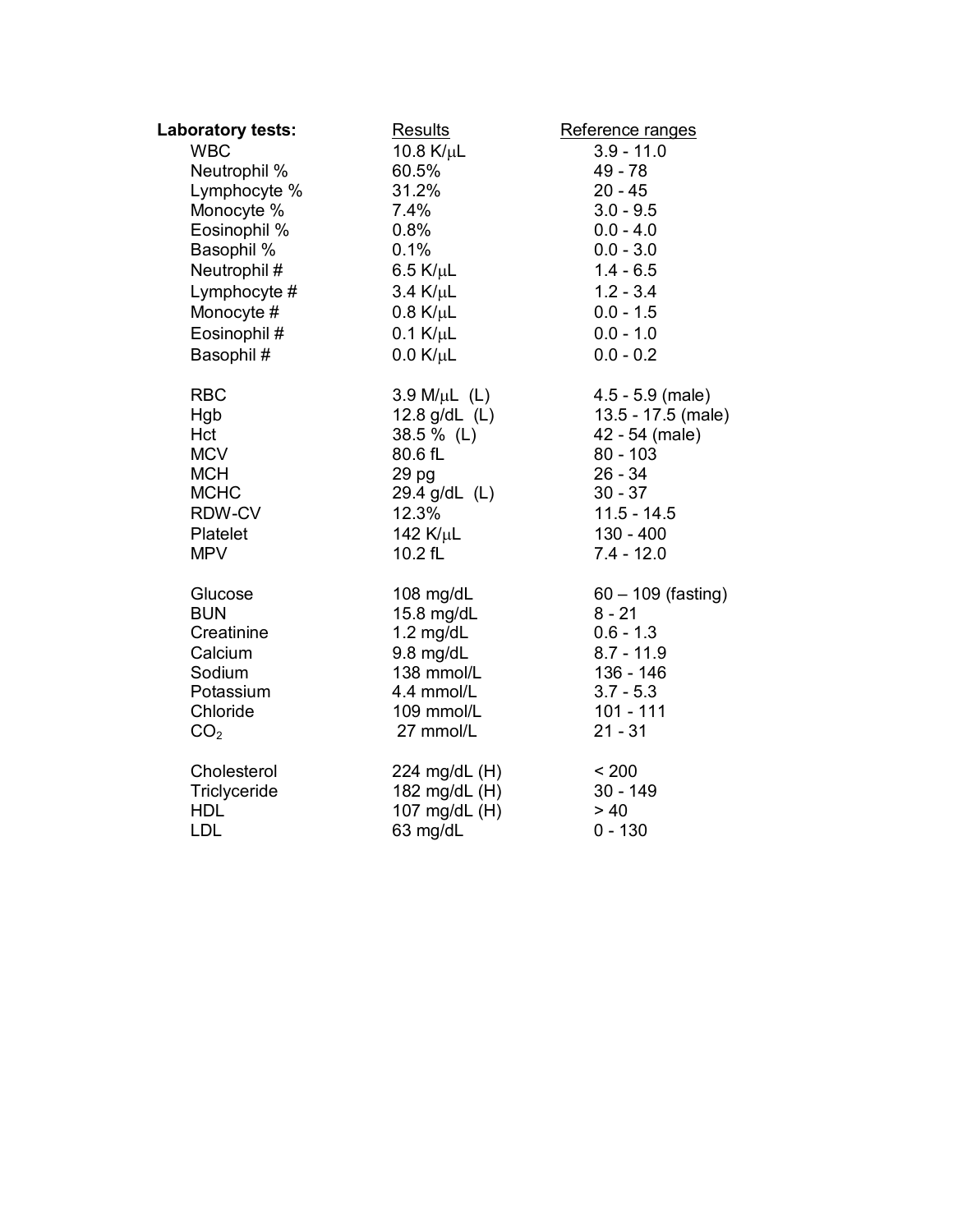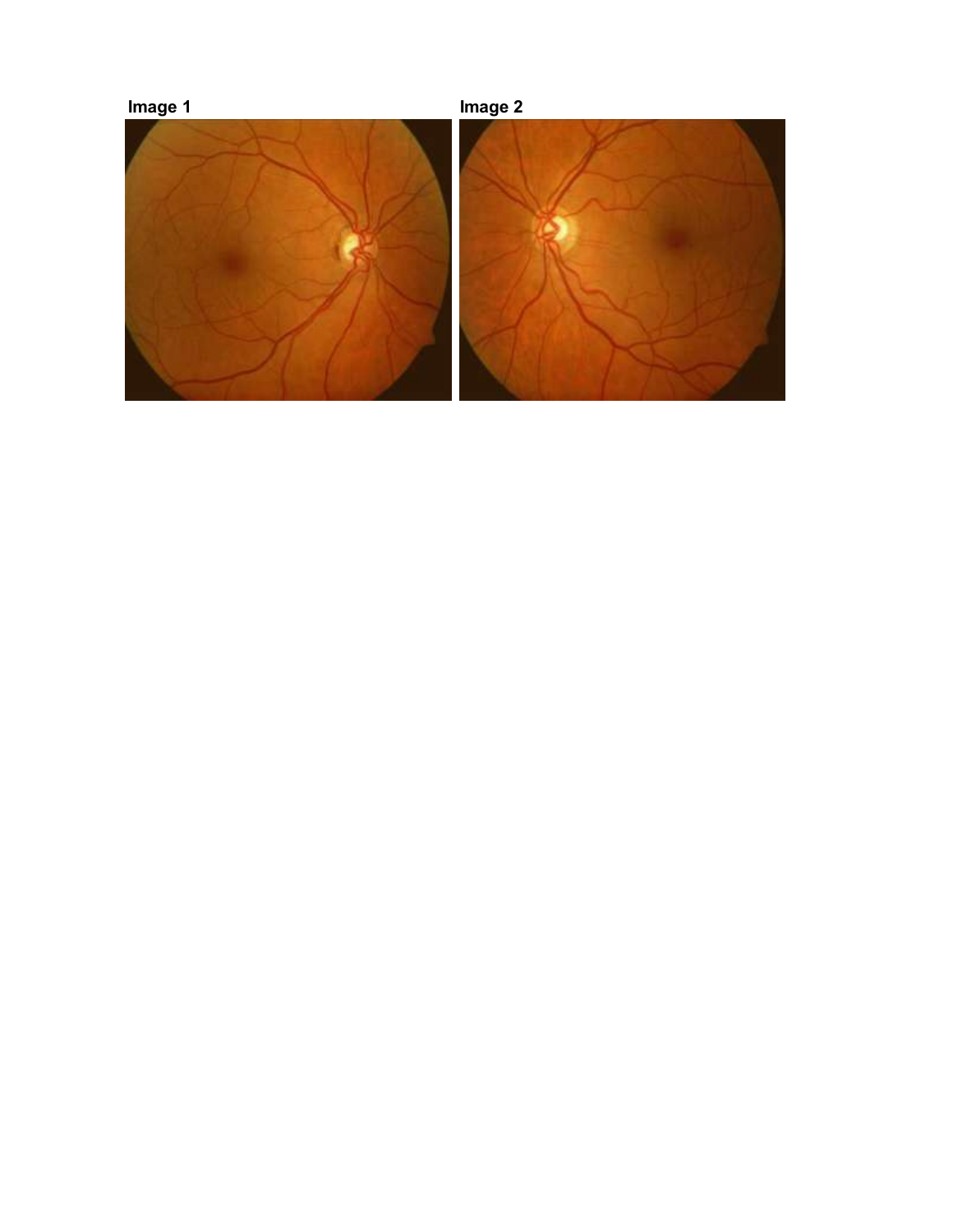







**Image 5** Image 6